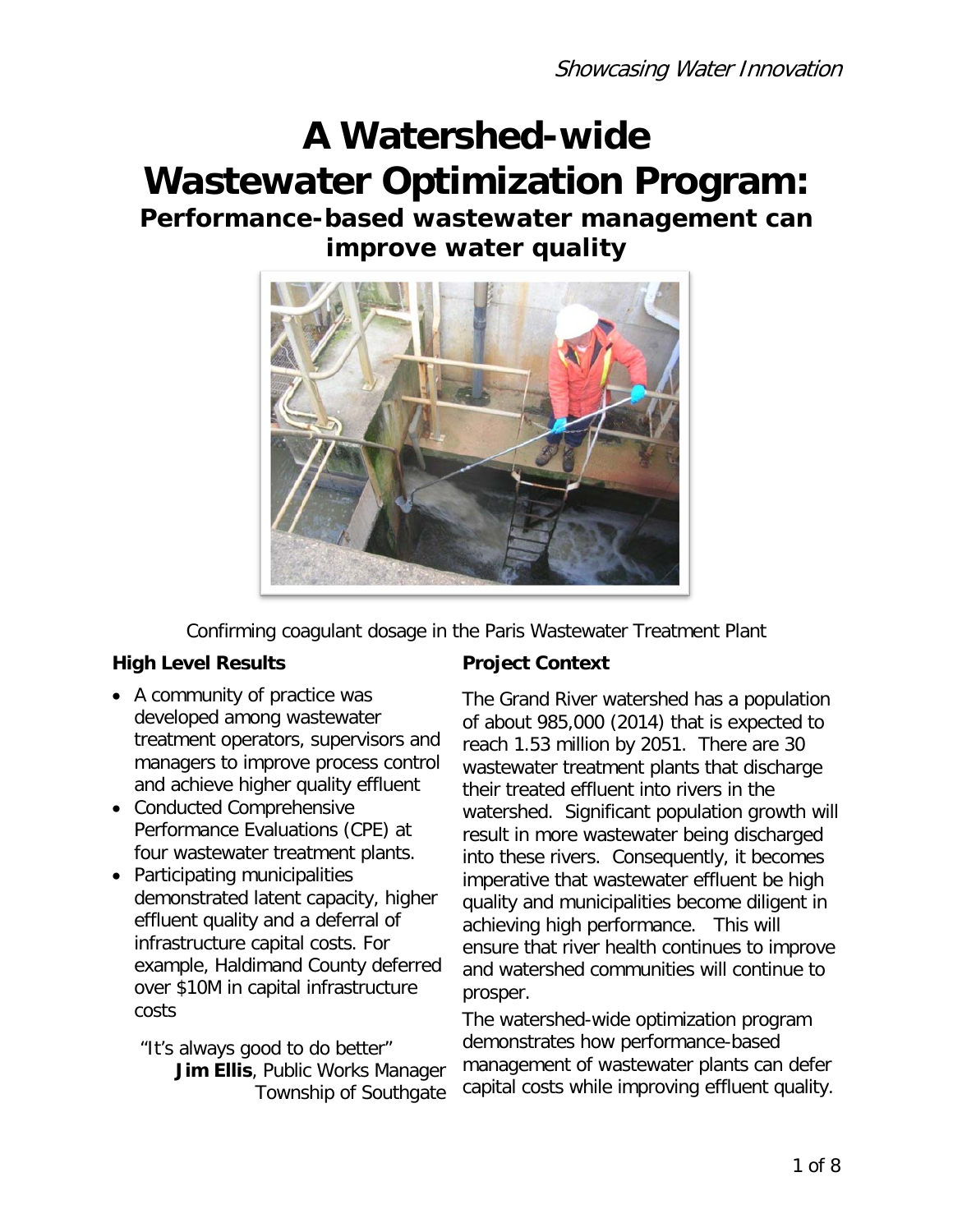#### **Challenge**

With 30 wastewater treatment plants discharging into the Grand River and its tributaries (Figure 1), there is a need to find cost-effective solutions that result in improved wastewater treatment plant performance using existing infrastructure. Better performance can mean better effluent quality for both the river and Lake Erie.

Leading municipalities in the Grand River watershed have demonstrated latent capacity and improved performance of their wastewater treatment plants through investing in optimization. Infrastructure upgrades are overwhelmingly costly, especially for small rural municipalities. Wastewater optimization allows municipalities to better manage their assets while enhancing the performance of their plants.



**Figure 1.** Location of the 30 wastewater treatment plants (WWTP) in the Grand River watershed.

### **Project Goals**

The Ontario Ministry of Environment and Climate Change's Showcasing Water Innovation program provided an opportunity to continue to develop the watershed-wide wastewater optimization program to demonstrate improved performance at wastewater treatment plants in the Grand River watershed. In addition, the program aims to demonstrate good asset management to effectively tap the full potential of existing wastewater infrastructure and defer possible costly upgrades.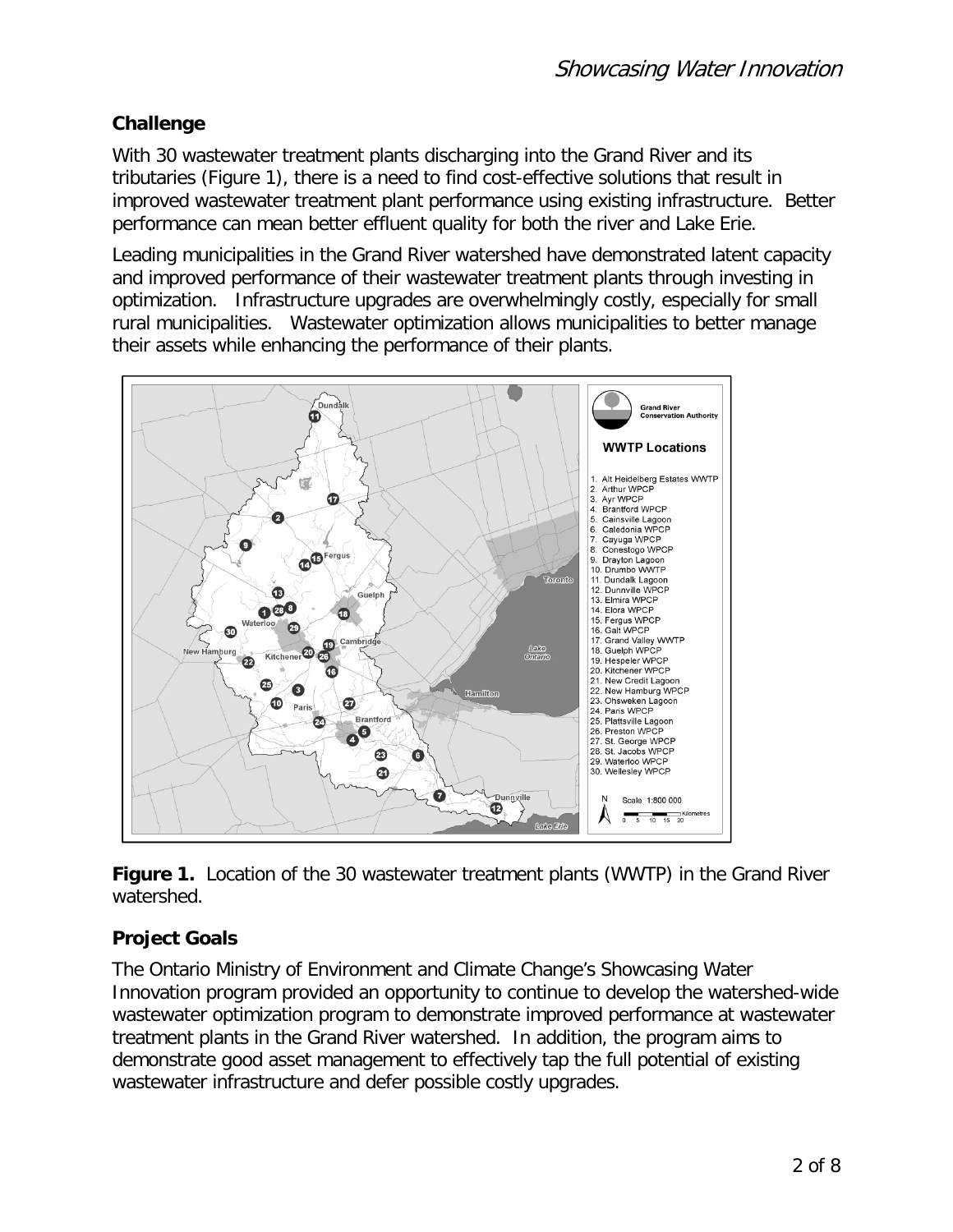Optimization is a continuous improvement process which invests in skills development and continuous improvement of operators and managers to manage wastewater treatment processes more effectively. The goal of the optimization program is to achieve high quality wastewater effluent, economically, with existing infrastructure. The watershed-wide program aims to enable wastewater managers and operators at all of the wastewater treatment plants in the watershed with the tools and approaches to improve effluent quality. Improved process control means improved effluent quality which, in turn, improves the health of the rivers in the Grand River watershed.

#### **Solution**

Improved process control to achieve improved effluent quality can be achieved through engaging wastewater operators and managers and enabling them with better tools and approaches for making decisions. The United States Environmental Protection Agency (USEPA) developed an approach in the 1980's, and later endorsed by the Ministry of the Environment (now Ministry of the Environment and Climate Change (MOECC)) in the 1990's, that is recognized as a Best Practice to improve plant performance.

The approach, called the Composite Correction Program (CCP), involves two steps to evaluate and address performance-limiting factors impacting plant performance. It focuses on four key areas that impact any facility's ability to achieve the desired level of performance. The first step is the Comprehensive Performance Evaluation (CPE) and the second step, if applicable, is a comprehensive technical assistance program (CTA).

The Grand River Watershed-wide Wastewater Optimization Program (WWOP) uses the CCP approach to evaluate the capability and performance limiting factors of the wastewater treatment plants in the watershed to improve effluent quality. The tools and approaches in the CPE allow plant performance to be assessed by reviewing the plant design, and the administration, operations and maintenance practices of the plant. If the plant is deemed to be capable, improved process control through better operations, administration and/or maintenance practices can improve effluent quality (Figure 2).

A lot of time and effort is required to perform a CPE on a particular plant. Since the goal for the watershed-wide program was to engage operators and managers of wastewater treatment plants across the watershed, a series of performance-based, hands-on training workshops were held to develop operator skills, enhance their knowledge and support the development of a community of practice in the watershed.

To assist with the evaluation of each plant's performance and capacity, workshops focused on CCP tools like the calculation of average daily wastewater flows as a percentage of rated capacity; per capita influent flow; the ratio of peak day flow to annual average flow; and per capita loading (e.g. phosphorus, nitrogen, etc.) to the plant. Participants were encouraged to apply the techniques to their own facilities and report the information back to the community of practice. Data were gathered from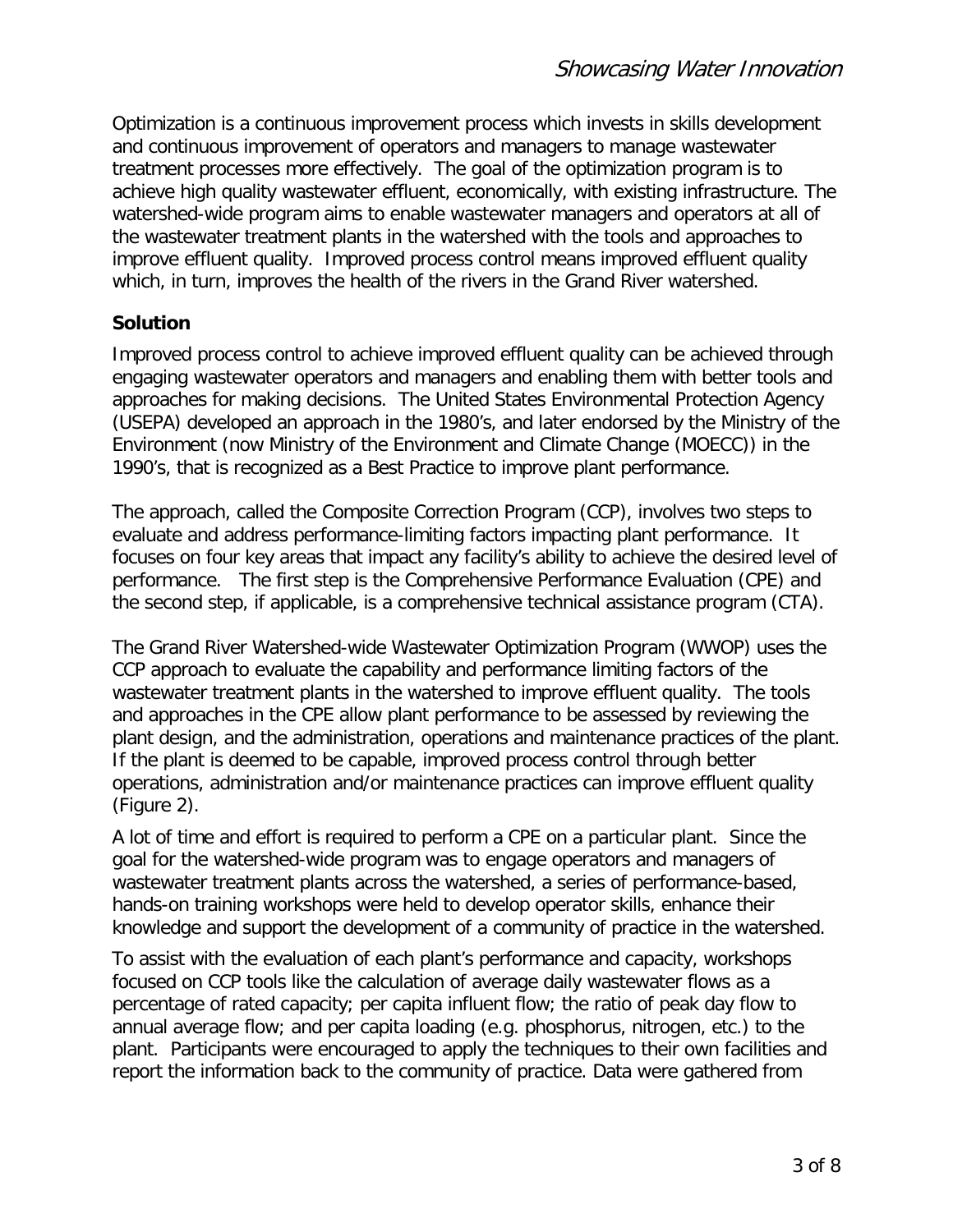plants across the watershed to develop watershed-specific information to compare performance.



**Figure 2.** The Comprehensive Performance Evaluation takes into consideration the design, administration, operation and maintenance of a wastewater treatment plant to determine whether the plant is capable. A capable plant can be optimized to achieve better performance.

In addition to the workshops, Comprehensive Performance Evaluations (CPEs; the initial phase of the CCP) were carried out at four wastewater treatment plants. These CPEs served as training opportunities as the teams were composed of staff from MOECC, GRCA and watershed municipalities. Each team was led by an experienced facilitator, who provided guidance on the CPE protocol. Each CPE produced recommendations to improve process control and maintain excellent effluent quality.

#### **Results**

The watershed-wide wastewater optimization program builds upon the successes from leading watershed municipalities. Most notable is the impressive work completed by the Haldimand County and City of Guelph. Optimization of the wastewater treatment plants in these municipalities has been successful in deferring substantial capital costs. For example, Haldimand County, a small rural municipality with less than 9,000 ratepayers, was able to defer more than \$10M in capital upgrades to the Caledonia wastewater treatment plant by evaluating and optimizing the treatment process. The City of Guelph avoided a \$5M capital upgrade to UV disinfection by optimizing the existing chlorination/dechlorination system to meet proposed Environment Canada guidelines.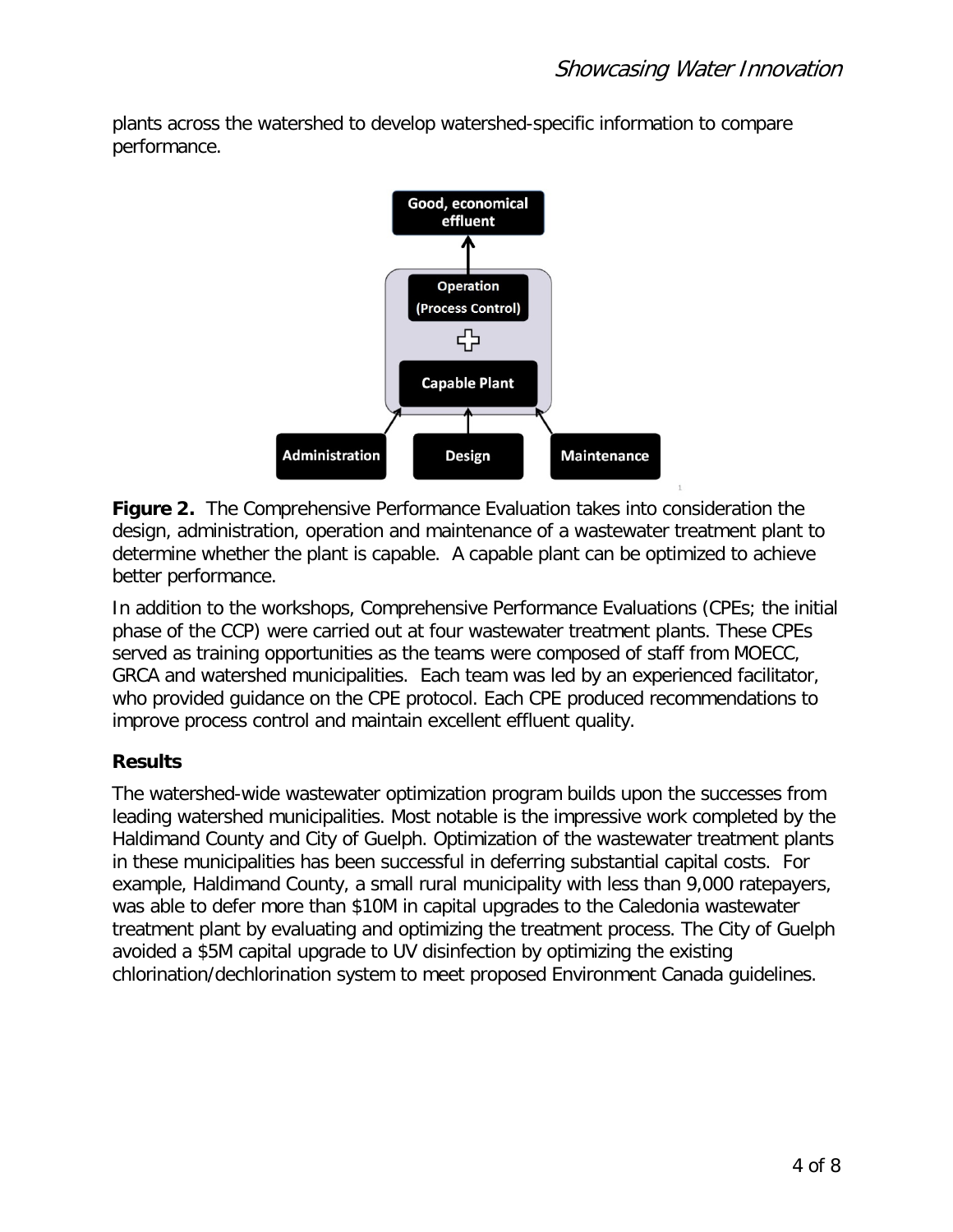**Table 1.** Summary of the approach, lessons learned and benefits of optimizing the Caledonia wastewater treatment plant in Haldimand County, Ontario.

|                   | <b>Assessment of the Wastewater Treatment Plant</b>                                                                                                                                                                                                           |
|-------------------|---------------------------------------------------------------------------------------------------------------------------------------------------------------------------------------------------------------------------------------------------------------|
| <b>Objectives</b> | Apply the CCP to better understand the capabilities of existing<br>infrastructure and performance limiting factors to produce high quality,<br>economical wastewater effluent.                                                                                |
| <b>Strategy</b>   | Foster a collaborative working relationship between county staff and the<br>contract operator<br>Evaluate operational, administrative and maintenance best practices<br>Identify latent capacity and opportunities to re-rate the plant                       |
| Cost              | Minor increase in operations costs including:<br>1. \$39K/yr for staffing, lab analysis and sludge hauling<br>2.540 person – hours / yr for county and contract staff to support<br><b>CCP</b> activities<br>3. \$45K/yr for Optimization Consultant support  |
| <b>Benefits</b>   | Deferral of \$10.7 M for infrastructure costs<br>Improved asset management<br>Improved effluent quality; benefits to river and downstream<br>communities<br>Empowered plant operators to make better decisions based on better<br>data and enhanced knowledge |
| <b>Challenges</b> | Optimization requires a shift in thinking and cultural change in<br>management<br>Existing contracts with contract-operators were impacted by additional<br><b>CCP</b> activities<br>Some data were not collected or easily available.                        |

Building on these successes, the Grand River WWOP has led to the creation of a community of practice in the watershed by bringing together wastewater operators, supervisors and managers at four workshops to learn about plant optimization concepts. Case studies, like the work done in Haldimand described above, were shared with participants at these workshops. The workshops for the Showcasing Water Innovations Program built on the previous three workshops held in the watershed in 2010-2011. The workshops provided valuable opportunities for training and Continuing Education Units were offered as an incentive to encourage participation.

In addition to the workshops, staff from watershed municipalities participated in and completed CPEs at four volunteer wastewater treatment plants. These CPEs also provided valuable hands-on training opportunities for wastewater staff. This led to the development of local capacity to conduct more CPEs in the watershed.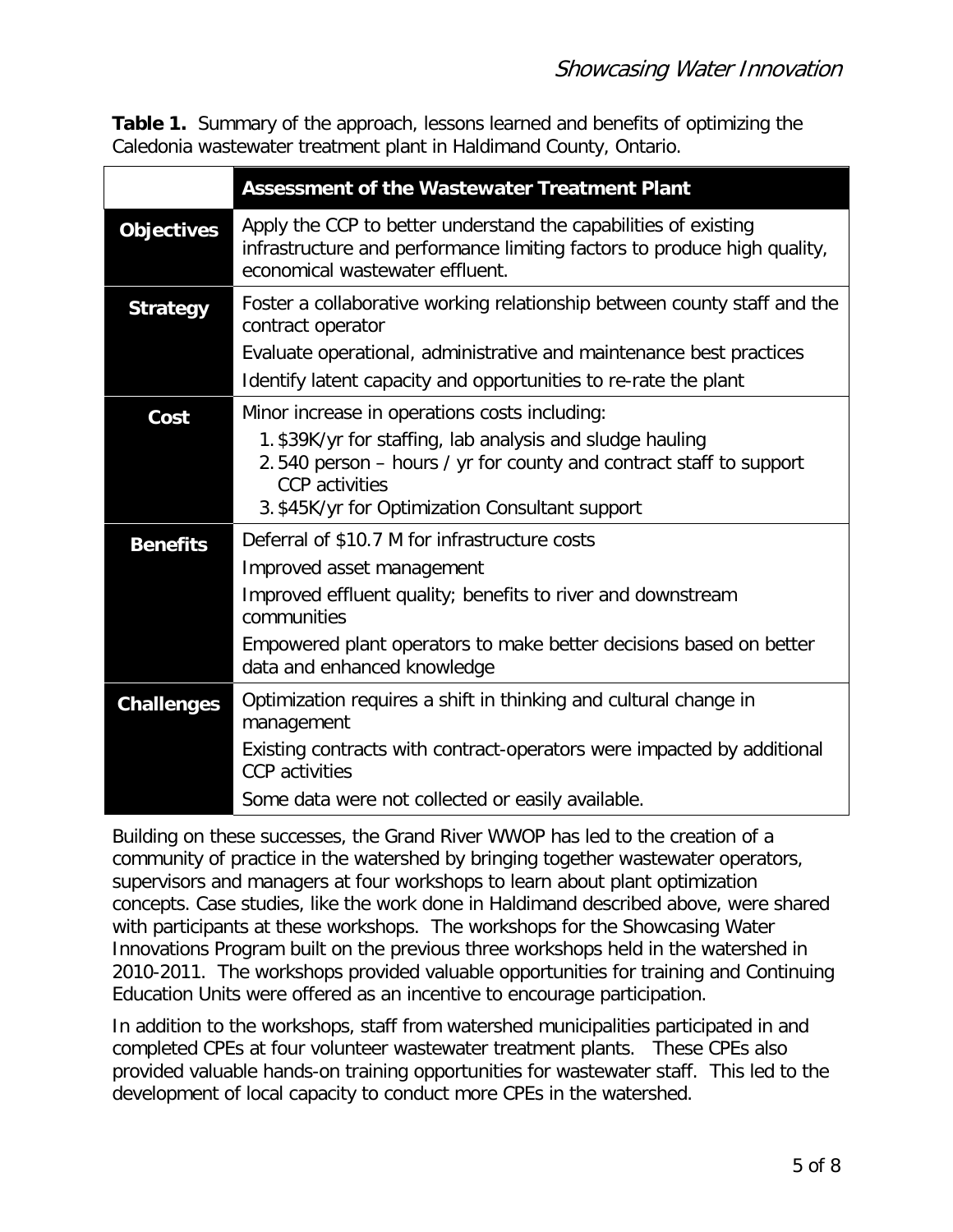Information on plant performance measures was collected for 25 of the 30 plants in the watershed; eight of the 11 municipalities who own and operate wastewater treatment plants participated in the watershed optimization program. An example of a plant performance measure is the 'per capita influent flow' – the amount, in litres, of sewage that flows into a wastewater treatment plant per person in the municipally serviced area. Figure 3 illustrates the per capital flows for the 25 wastewater treatment plants in the watershed.



**Figure 3.** The amount of sewage flow generated by each person (i.e. per capita) per day in each municipality serviced by the wastewater treatment plants (e.g. A, B, C, etc). This metric helps to identify and quantify major industrial inputs or inflow and/or infiltration into the wastewater collection system. The dashed line indicates the watershed median value, which is much lower than the typical range.

Comprehensive performance evaluations (CPEs) were completed for four plants. Although each plant that was evaluated was deemed to be a capable plant and producing high quality effluent, recommendations were made for each plant to improve process control and maintain a high level of performance in the future. All municipal water managers who participated in the CPEs felt that there was significant value in conducting a CPE at their plant as their staff improved their knowledge of the plant and its operations.

Historical performance of wastewater treatment plants across Ontario and within the Grand River watershed was reviewed. This information was used to develop reasonable and achievable voluntary performance-based targets for wastewater treatment plants in the watershed. Interim and final targets were established for final effluent total phosphorus and ammonia concentrations. The voluntary performance targets are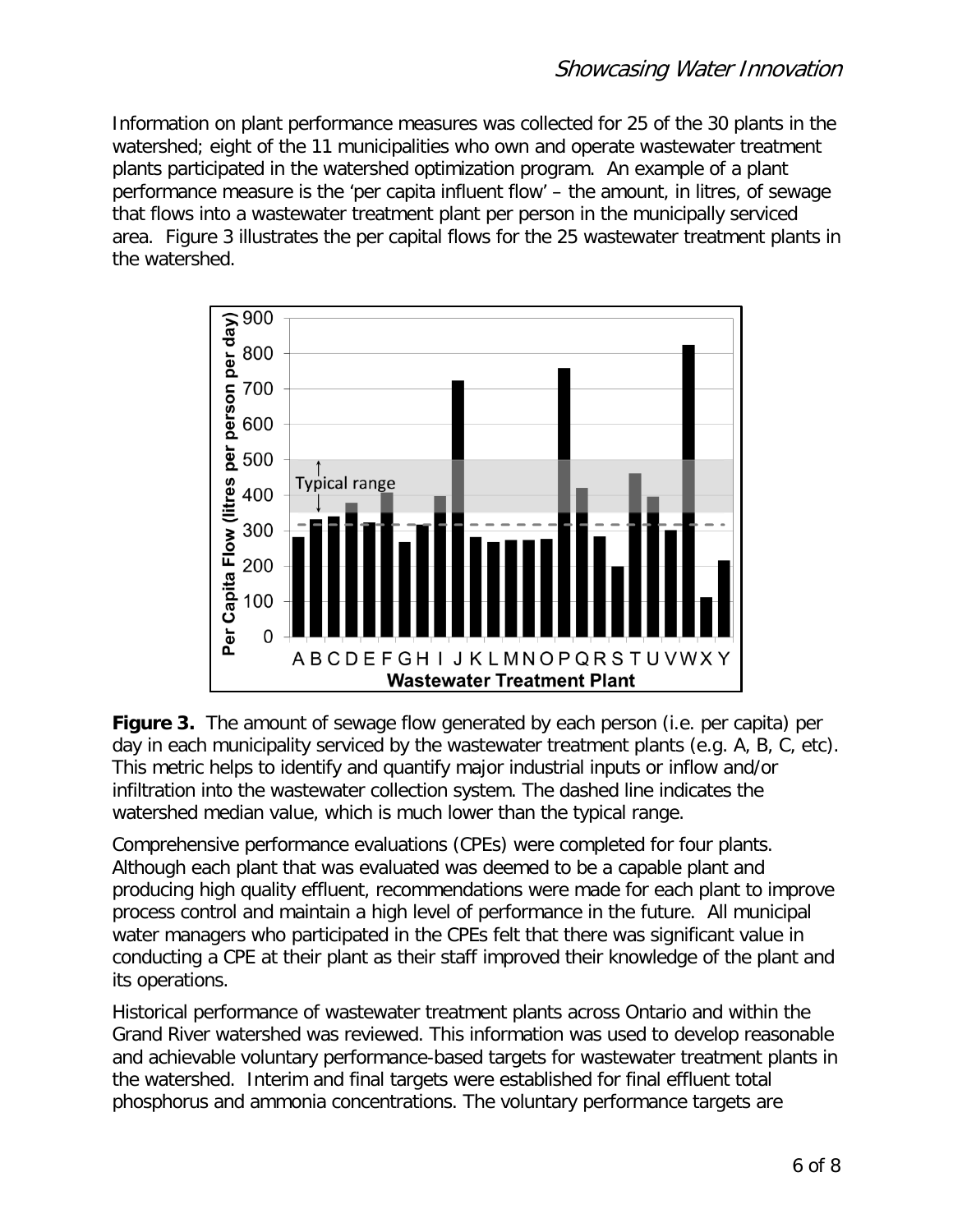documented in the Grand River Watershed Water Management Plan. A watershed reporting process was started for compiling performance measures.

The optimization of wastewater treatment plants in the Grand River watershed has huge potential for improving river water quality. The Grand River Simulation Model (GRSM) – a river water quality model that predicts in-river water quality based on nutrient concentrations and aquatic plant growth, was used to assess whether water quality in the river would improve if the ten largest wastewater treatment plants in the watershed adopted these voluntary targets through the optimization program. See the Case Study: Wastewater management planning in the Grand River Watershed for the results of the scenario which showed a significant improvement in river water quality as a result of optimized performance in wastewater treatment plants.

#### **Lessons Learned**

**Leadership is critical.** Creating a community of practice that shifts the typical way things are done requires leadership. Leadership is required at the top (senior Ministry regulators, municipal water managers); at the ground level (i.e. operators); and all levels in between (e.g. wastewater supervisors, Ministry technical support staff).

**Small investments in improving operations can defer major capital costs.**  Municipalities have demonstrated that improving operator skills and investing in better data collection can help defer major infrastructure upgrades. The CCP can be part of a good Asset Management Plan that allows municipalities to achieve better value from existing infrastructure.

**Training is wanted and needed.** Wastewater operators want training. Continuing Education Units (CEUs) are required for water treatment operators but are not required for wastewater operators. An overwhelming number of wastewater operators commented on the need for ongoing operator training to improve skills and knowledge. The watershed wide wastewater optimization program could meet this need moving forward.

**Voluntary targets are not compliance limits.** Municipalities are concerned that voluntary performance targets will be adopted by the regulator, Ministry of the Environment and Climate Change, as compliance limits. Wastewater optimization goes beyond compliance and achieves high performance. There is a need to align municipal, watershed and provincial wastewater management goals to achieve high performance to improve water quality in the river and Lake Erie.

#### **Next Steps**

Wastewater optimization is considered a best practice in the Grand River Watershed and is identified as a key action item in the Grand River Watershed Water Management Plan. Consequently, there is a commitment among municipal water managers and the province to continue to support the program and report on the voluntary performance targets and overall progress as part of the Plan. Additional training opportunities will be